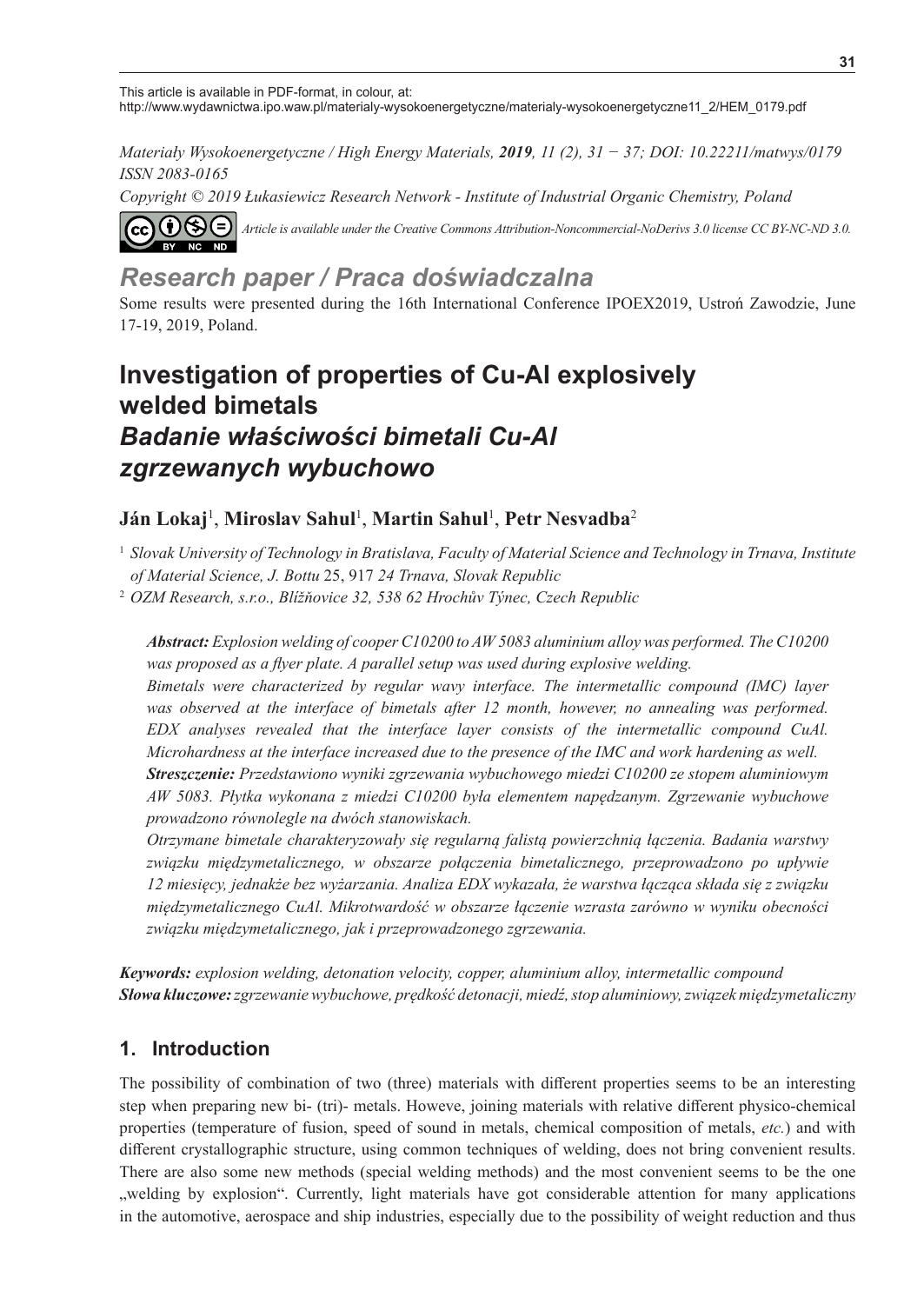increasing the fuel efficiency and reducing the environmental impacts. Fusion welding of dissimilar materials such as Cu to Al is a great challenge because of important mismatch in physical properties, limited mutual solubility and formation of brittle intermetallic compounds (IMCs) in Cu-Al binary system. Some authors studied this system when annealing the bimetals and found the formation of the IMC, namely AlCu<sub>3</sub>, Al<sub>2</sub>Cu and AlCu. The reason for the utilization of Al/Cu bimetals in armored cables, air-cooling fans, *etc.*, are due to the materials' high thermal and electrical conductivity [1-3].

## **2. Experimental**

#### **2.1. Welded materials and welding setup specification**

1-mm-thick Copper C10200 and 10-mm thick AW 5083 aluminium alloy were suggested as experimental materials for explosive welding. Copper was designed as the flyer plate and aluminium alloy was proposed as the base material. The dimensions of the flyer plate were proposed to be larger due to mounting wooden frame for the explosive. The explosive thickness in the case of welding using Semtex S30 equals approximately to flyer sheet multiplying by 10. The distance between this two plates was 2.0 mm (Fig. 1). Semtex S30 loose explosive was applied for joining dissimilar metals. Starline 12 detonating cord with the detonation velocity of 6500 m/s was used to initiate the Semtex S30 explosive. The detonation velocity of the explosive was measured directly during explosion welding process. The value of detonation velocity was 2286 m/s. Experimental set up is given in Figure 1. The welded bimetal after being prepared was put into the desiccator and maintained under ambient temperature (300 K) for a period of one year.



**Figure 1.** Experimental set-up

#### **2.2. Analytical methods**

Analysis of the thickness of IMCs present at the composite interface, elemental linescans and mappings, local chemical composition was carried using HITACHI SU 3500 electron microscope equipped with X-max 50mm2 Oxford Instruments detector for EDS analysis. The microhardness was measured with the Buehler IndentaMet 1100 Series tester. The loading force was 0.25 N. Distance between indents was 50 μm.

## **3. Results**

#### **3.1. Microstructure analysis of bimetals**

The interface in (AW 5083 aluminium alloy)/(Copper C10200) system is documented in Figure 2. The interface was regular and wavy confirming the typical feature for explosive welding. No continuous IMC layer was observed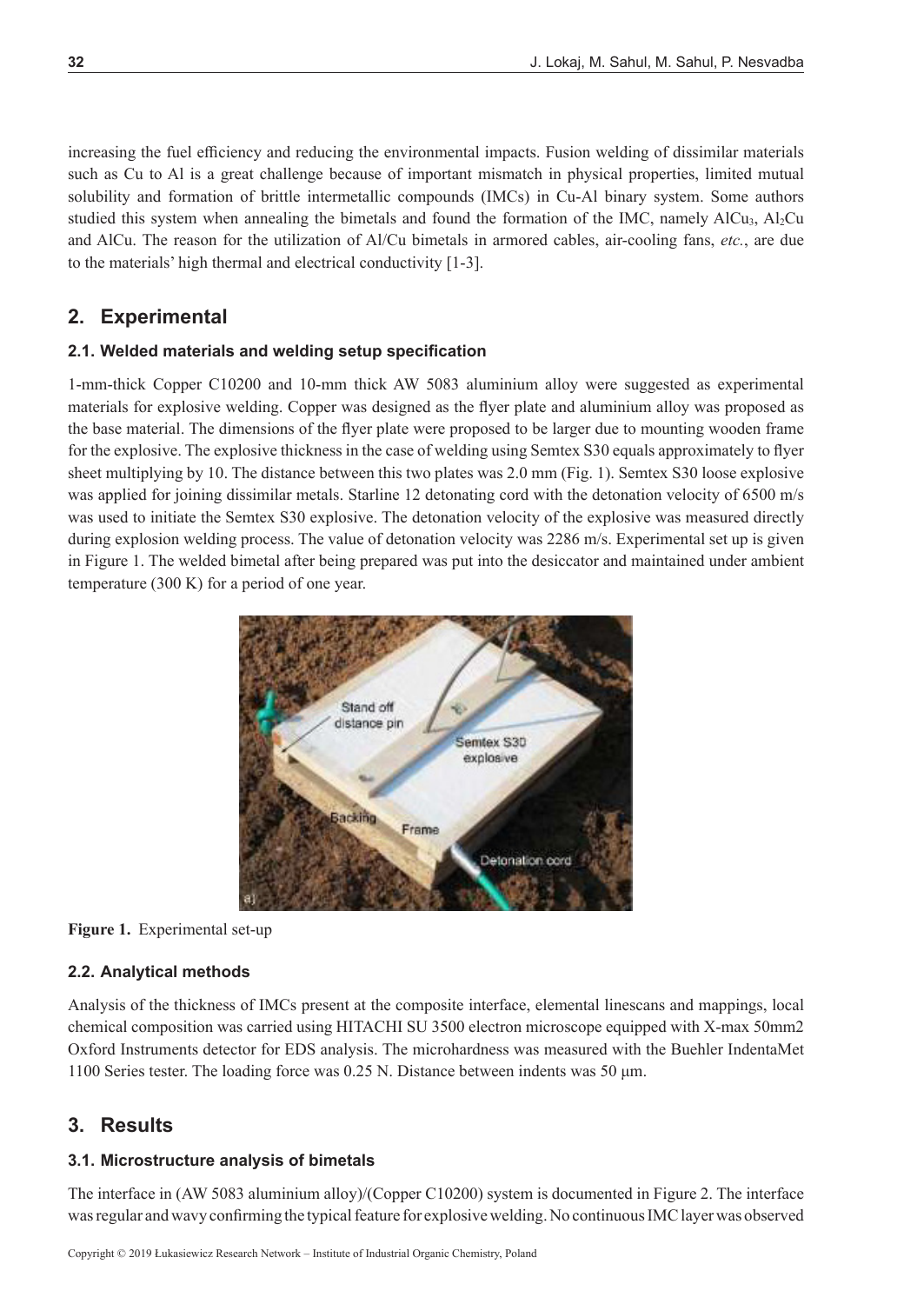at the, as-welded, bimetal interface. In some locations the IMC zones were observed but they had no influence on the mechanical properties of produced bimetals. No IMC layer was observed at the interface immediately after explosion welding. Microscopic observations confirmed good quality of the interface after explosion welding. After 12 month the IMC was observed as can be seen on the Figure 2, however, no annealing process was applied. From the quantitative EDS analysis (Table 1) one can conclude that the IMC formed after 12 month was CuAl. This result should also be confirmed by the XRD analysis, however the tests are not finished yet.



**Figure 2.** IMC at the bimetal interface

### **3.2. EDS analysis**

Copper and aluminium elemental mapping across (AW5083 aluminium alloy)/(CopperC10200) bimetal interface in as-welded condition are shown in Figure 3. Aluminium and copper are uniformly distributed at individual materials and IMC as well. EDS point analysis was carried out to characterize the IMC interfacial layers. From the results it arises that in the zone marked as Spectrum 5 (Fig. 2) the concentration of copper reached the value of about 48 wt.%. Furthermore, oxygen, aluminium and magnesium were detected in Spectrum 5. Aluminium content was approximately 20 wt.%.

| <b>Element</b> | Apparent<br>concentration | K-ratio | <b>Mass ratio</b><br>$[wt. \%]$ | Sigma<br>$[wt. \%]$ | <b>Standard</b> |
|----------------|---------------------------|---------|---------------------------------|---------------------|-----------------|
|                |                           |         | 30.84                           |                     |                 |
| Mg             | 0.60                      | 0.00399 | 0.95                            | 0.02                | MgO             |
| Al             | 15.17                     | 0.10898 | 20.44                           | 0.05                | $Al_2O^3$       |
| Сu             | 32.60                     | 0.32604 | 47.77                           | 0.08                | Сu              |

**Table 1.** EDS point analysis results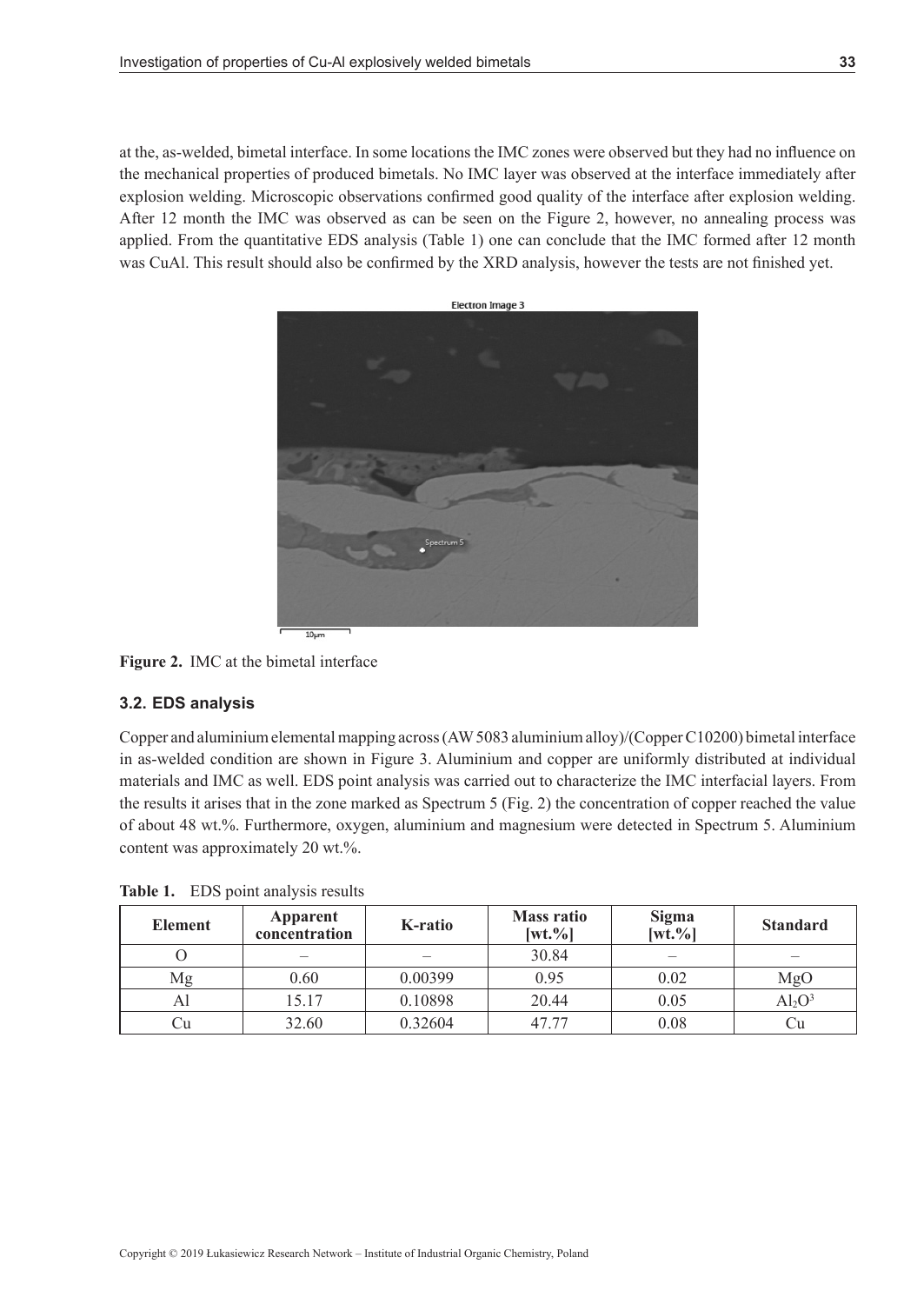

**Figure 3.** X-ray spectrum





 $Cu$  La1 $2$  $10 \mu m$ 

(c)

**Figure 4.** Elemental mapping across bimetal interface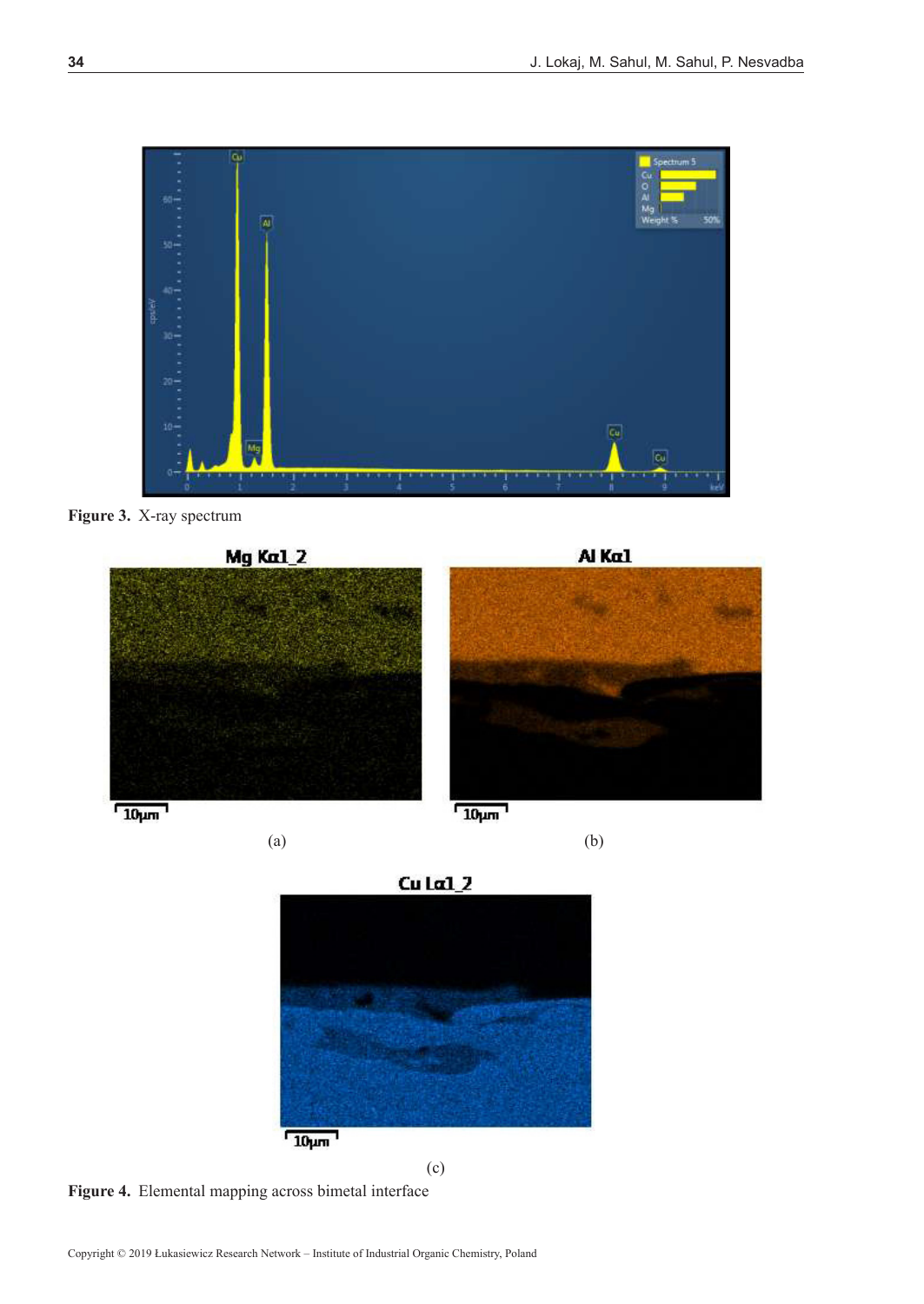Line EDS analysis was carried out in the next step of analysis of the bimetal interface (Fig. 5). Drop of aluminium content was observed in the direction from AW 5083 alloy towards bimetal interface. Intermixing was observed at the bimetal interface. Slight decrease of aluminium was observed. On the other hand, decrease of copper content was observed in direction from copper side to the interface (Fig. 6). The same effect was observed in the bimetal just after the welding.



**Figure 5.** Location of the analysis of local chemical composition of interface



**Figure 6.** Distribution of Al, Cu and Mg across bimetal interface

### **3.3. Measurements of microhardness**

The course of microhardness across as-welded bimetal interface is shown in Figure 7 and the results are shown in Table 2. The increase of microhardness was observed at the interface. This microhardness increase resulted from the work hardening induced by high velocity impact [8]. Maximum microhardness of about 130 HV<sub>0.025</sub> was measured at the interface. Similar work hardening behaviour was observed by other authors [9-11]. Work hardening on the copper side was observed at the distance 50 μm from the interface. On the contrary, work hardened region was wider on the aluminium alloy side, up to 250 μm away from the interface. When compared the microhardness with that of the as-welded bimetal a slight increase was observed, *i.e.* the region on the aluminium side was more narrow.

| <b>Distance from interface</b><br>${\rm [µm]}$ | <b>Middle</b> | Copper<br>$[HV_{0.025}]$ | <b>Aluminium</b><br>$[\mathrm{HV}_{0.025}]$ |
|------------------------------------------------|---------------|--------------------------|---------------------------------------------|
|                                                | 129.8         |                          |                                             |
| 50                                             |               | 119.5                    | 105.1                                       |
| 100                                            |               | 107.2                    | 107.2                                       |
| 150                                            |               | 108.2                    | 109.8                                       |
| 200                                            |               | 104.1                    | 103.2                                       |
| 250                                            |               | 103.6                    | 106.6                                       |
| 300                                            |               | 109.2                    | 97.6                                        |
| 350                                            | —             | 102.2                    | 101.7                                       |
| 400                                            |               | 103.6                    | 100.3                                       |

**Table 2.** Microhardness measurements results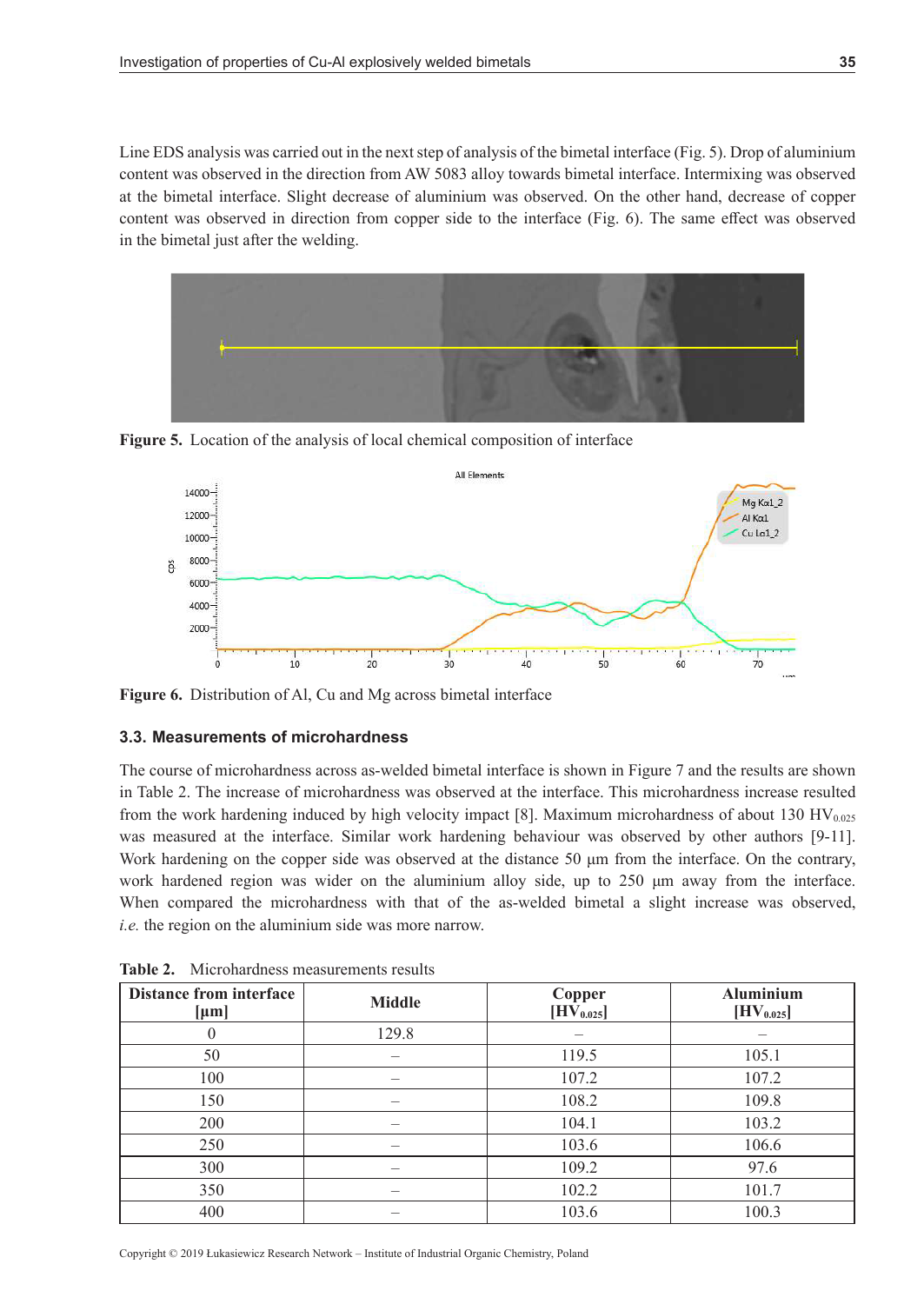

**Figure 7.** Course of microhardness across interface of as-welded bimetal

### **4. Conclusion**

The following can be concluded according to results obtained after analysis of the microstructure of bimetals:

- a) AW 5083 aluminium alloy / Copper C10200 bimetal was characterized by wavy interface confirming the high quality of weld joint.
- b) The EDS analysis detected the intermetallic compound CuAl.
- c) Decrease in aluminium content from aluminium alloy towards the interface was observed. On the contrary, increase in the copper content was observed.
- d) Increasing in the microhardness at the interface of produced bimetals was associated with work hardening. The width of work hardened region was different for both metals.

#### **Acknowledgments**

The study was prepared under the support of the Project No´s 1/0122/16 and 1/0747/19 (VEGA grant agency of the Ministry of Education, Science, Research and Sports of the Slovak Republic and Slovak Academy of Sciences).

### **References**

- [1] Blazynski T.Z. 1983. *Explosive Welding, Forming and Compaction.* New York: Applied Science Publishers LTD.
- [2] Marônek M. 2009. *Explosive Welding of Metal Materials.* Bratislava: STU, p.147; ISBN 978-80-227-3128-7.
- [3] Hurley Ch. 2012 or 2013. *Development of ammonium nitrate based explosives to optimize explosive properties and explosive welding parameters used during explosion cladding.* Doctoral Thesis, Colorado School of Mines, Colorado https://mountainscholar.org/bitstream/handle/11124/77790/Hurley\_ mines\_0052N\_10118.pdf?sequence=1 [accessed 24.10.2019].
- [4] Kubíček J. 2006. *Special methods of welding. Part 2.* (in Czech, ed transl.) Brno University of Technology, http://ust.fme.vutbr.cz/svarovani/img/opory/5te\_technologie\_2\_ specialni\_metody\_svarovani\_kubicek. pdf [accessed 24.10.2019].